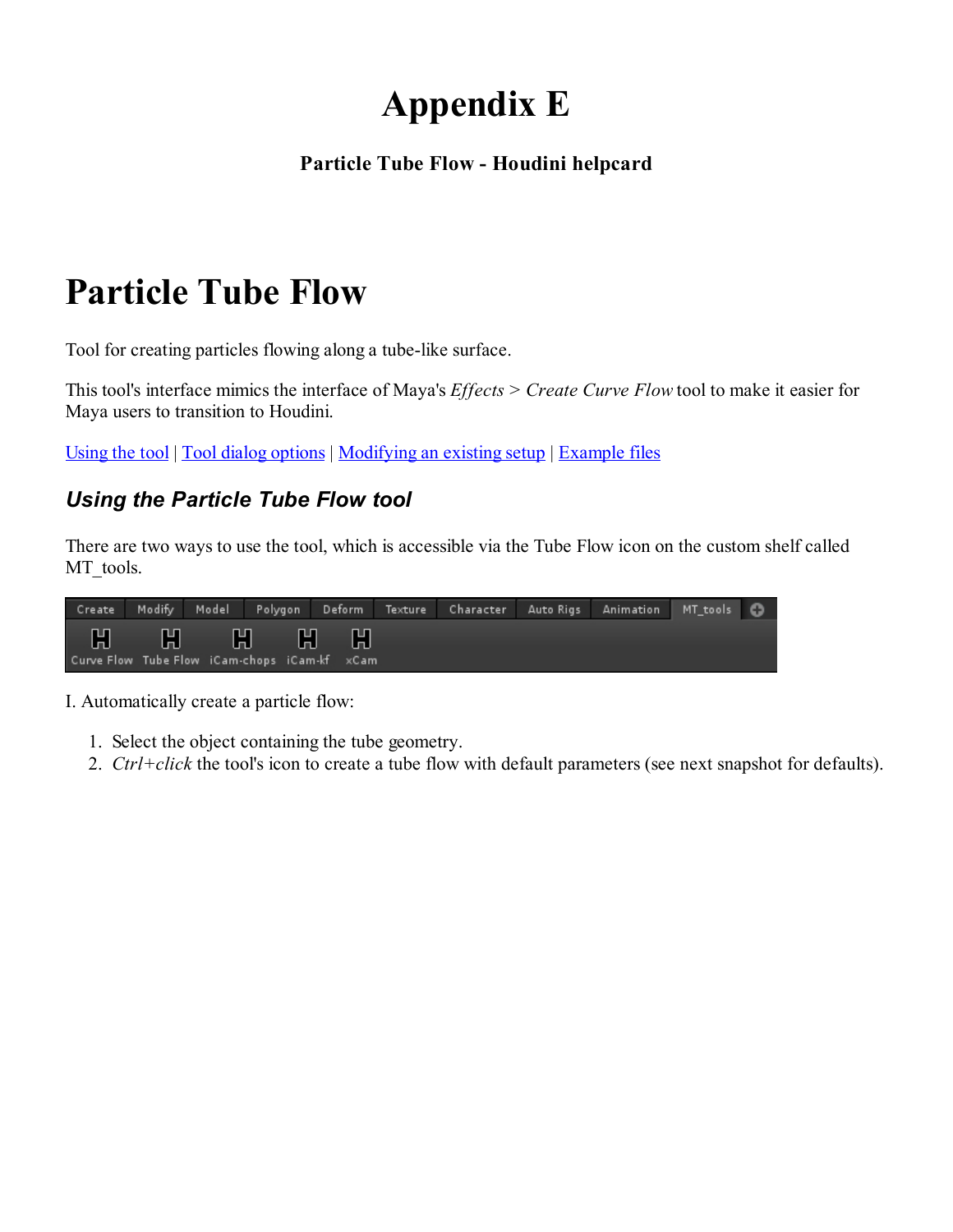| <b>Tube Flow</b><br>П   |                           |           |  |
|-------------------------|---------------------------|-----------|--|
| Skin<br>Help<br>Edit    |                           |           |  |
| Flow Along Tube         |                           |           |  |
|                         | Flow Group Name           |           |  |
| Flow Creation Controls  |                           |           |  |
|                         | Attach Emitter to Origin: | M         |  |
|                         | Num Control Segments:     | 5         |  |
|                         | Num Control Subsegments:  | $\vert 4$ |  |
| Flow Attribute Controls |                           |           |  |
|                         | <b>Emission Rate:</b>     | 50        |  |
|                         | Random Motion Speed:      | 0.000     |  |
|                         | Particle Lifespan:        | 5.000     |  |
|                         | Traverse Time:            | 5.000     |  |
|                         |                           |           |  |
| Create                  | Apply                     | Close     |  |
|                         |                           |           |  |
|                         |                           |           |  |

II. Manually enter parameter values:

- 1. Select the object containing the tube geometry.
- 2. Click the tool's icon.
- 3. Modify the parameters available in the dialog (or use the default values), then press Create. The dialog will close automatically.

Alternatively, create several flows for the same curve selection using the Apply button, then press *Close* to close the dialog.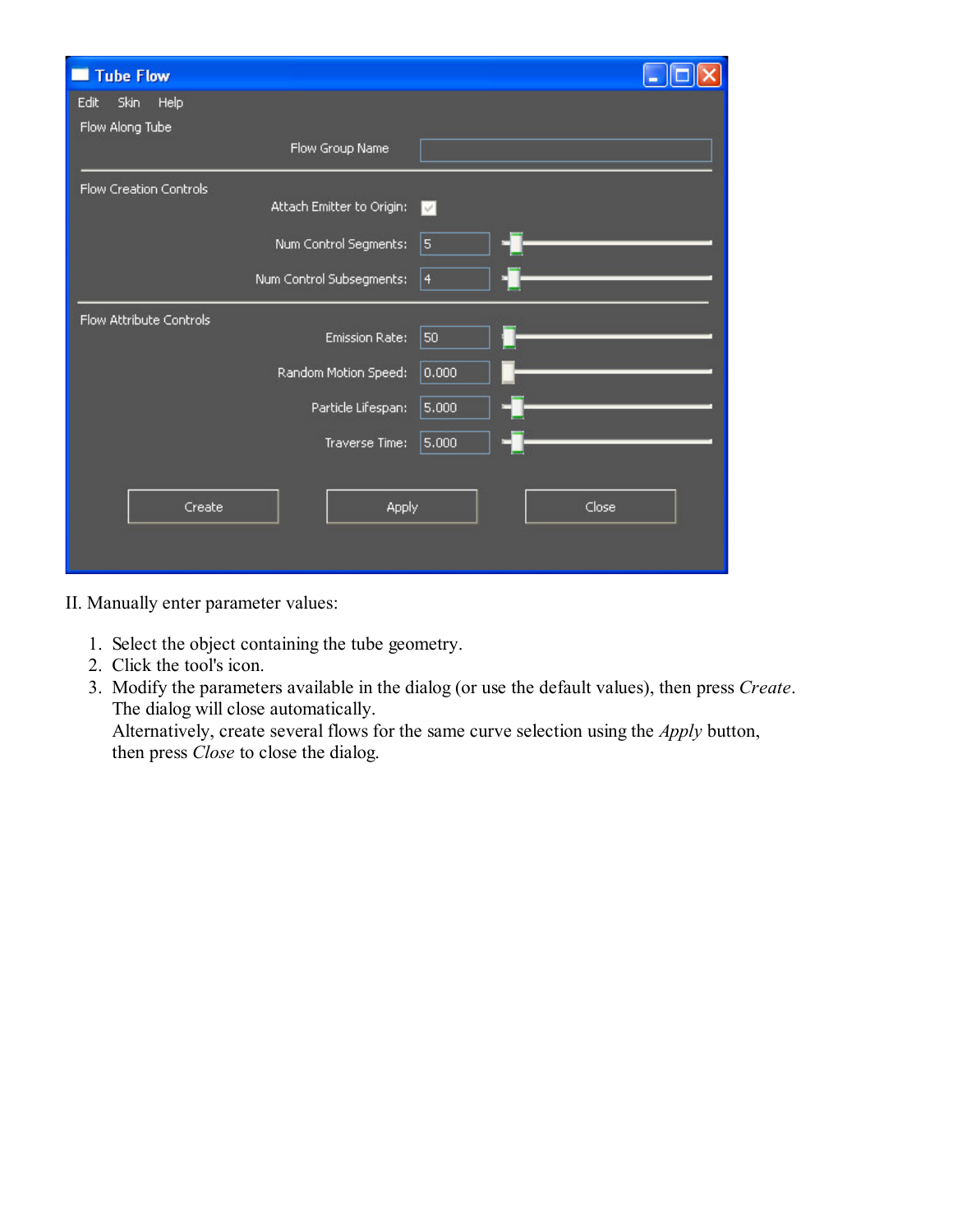| <b>Tube Flow</b>        |                           |        |  |
|-------------------------|---------------------------|--------|--|
| Skin<br>Help<br>Edit    |                           |        |  |
| Flow Along Tube         |                           |        |  |
|                         | Flow Group Name           |        |  |
| Flow Creation Controls  |                           |        |  |
|                         | Attach Emitter to Origin: | $\vee$ |  |
|                         | Num Control Segments:     | 15     |  |
|                         | Num Control Subsegments:  | 3      |  |
| Flow Attribute Controls |                           |        |  |
|                         | <b>Emission Rate:</b>     | 1250   |  |
|                         | Random Motion Speed:      | 0.000  |  |
|                         | Particle Lifespan:        | 7,500  |  |
|                         | Traverse Time:            | 7.500  |  |
|                         |                           |        |  |
| Create                  | Apply                     | Close  |  |
|                         |                           |        |  |

# Tool Dialog Options

### Flow Along Tube

|  | Flow Group Name | Name of the geometry object which will contain the network created by the tool.<br>If you don't enter a name, Houdini creates a default name. |
|--|-----------------|-----------------------------------------------------------------------------------------------------------------------------------------------|
|--|-----------------|-----------------------------------------------------------------------------------------------------------------------------------------------|

### Flow Creation Controls

| <b>Attach Emitter to</b><br>Origin | This parameter is disabled in the tube flow tool's UI. The emitter will be attached<br>to the origin automatically.                                                                                                                                                                   |  |  |
|------------------------------------|---------------------------------------------------------------------------------------------------------------------------------------------------------------------------------------------------------------------------------------------------------------------------------------|--|--|
| Num Control Segments               | Sets the number of segments into which the tube is divided. Adjusting it will<br>change the shape of the tube interactively. Higher numbers will create a denser<br>surface mesh.                                                                                                     |  |  |
| Num Control<br>Subsegments         | Sets the number of sub-segments that each segment has. Adjusting it will change<br>the shape of the tube interactively. Higher numbers may result in a very dense<br>surface mesh, which takes a long time to create, so avoid setting it above 10,<br>unless the curve is very long. |  |  |

#### Flow Attribute Controls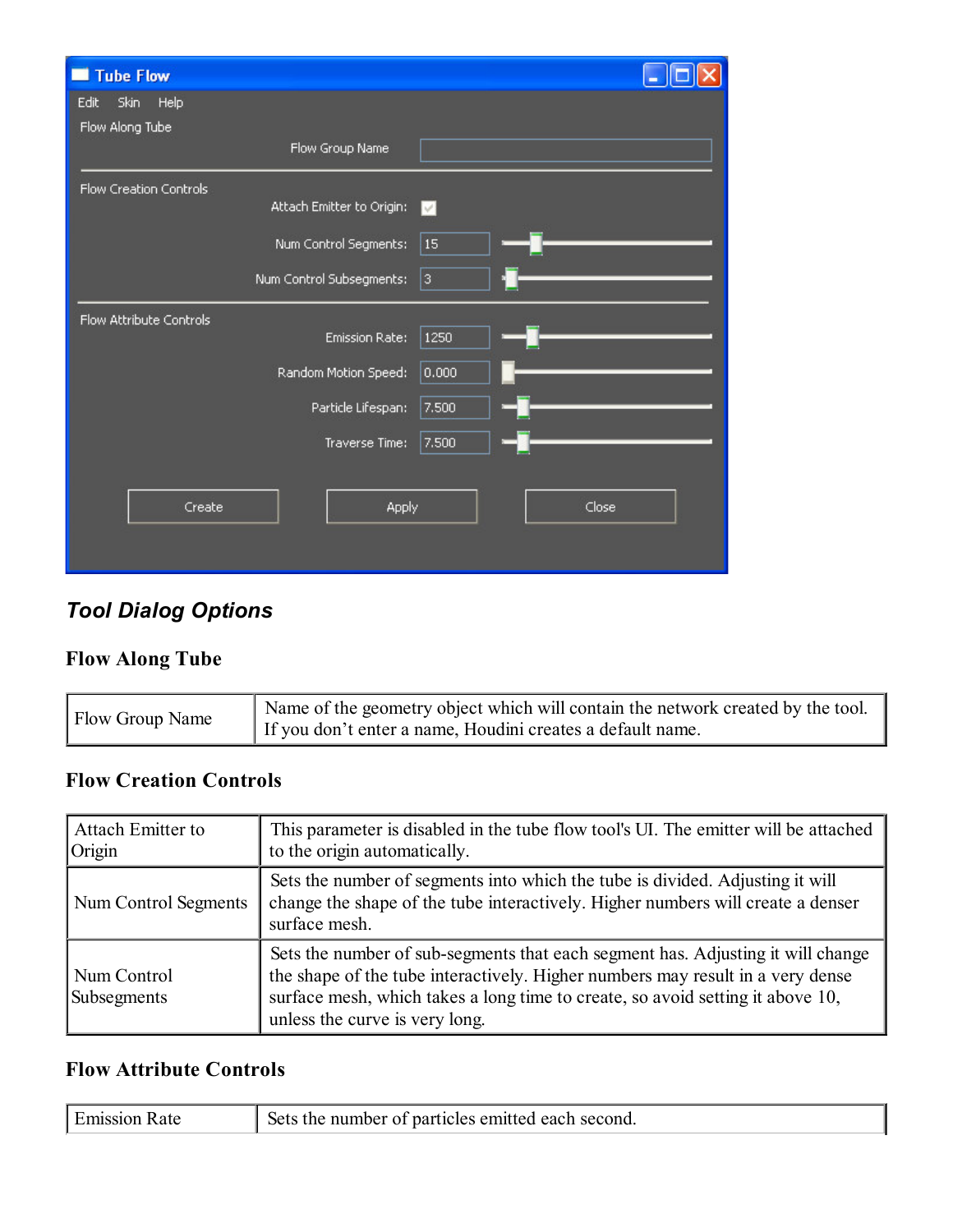| Random Motion Speed | This parameter is disabled in the tube flow's UI. By default the particles will stick<br>to the skinned surface.                                                                                                                                                                         |  |  |  |  |
|---------------------|------------------------------------------------------------------------------------------------------------------------------------------------------------------------------------------------------------------------------------------------------------------------------------------|--|--|--|--|
| Particles Lifespan  | Sets how many seconds each emitted particle lives.                                                                                                                                                                                                                                       |  |  |  |  |
| Traverse Time       | Determines the time in seconds it takes the particles to traverse the tube. Higher<br>values make the particles move slower. In contrast with the curve flow, where<br>traverse time is not guaranteed, the tube flow makes sure that the traverse time is<br>matched, via a expression. |  |  |  |  |

# Tool Dialog Menus

## Edit

| Save Settings          | Saves the dialog settings to \$HOUDINI HOME/houdini tube flow.pref, where<br>\$HOUDINI HOME is Houdini's home directory. For example, for Houdini 10, On<br>Windows it defaults to My Documents/houdini10.0/, whereas on Linux it defaults<br>to $\sim$ /houdini10.0/ |  |  |  |  |
|------------------------|-----------------------------------------------------------------------------------------------------------------------------------------------------------------------------------------------------------------------------------------------------------------------|--|--|--|--|
| <b>Reset Settings</b>  | Resets the values to the defaults.                                                                                                                                                                                                                                    |  |  |  |  |
| <b>Import Settings</b> | Imports the settings from an external file.                                                                                                                                                                                                                           |  |  |  |  |
| <b>Export Settings</b> | Exports the settings to an external file.                                                                                                                                                                                                                             |  |  |  |  |

## Skin

| Light | Sets the dialog's colors to lightgray background and black text font.    |  |  |
|-------|--------------------------------------------------------------------------|--|--|
| Dark  | Sets the dialog's colors to darkgray background and lightgray text font. |  |  |

# Help

|                                           | Opens this helpcard in a Houdini help browser.                                                                                                                                                                                  |
|-------------------------------------------|---------------------------------------------------------------------------------------------------------------------------------------------------------------------------------------------------------------------------------|
| Help on Particle Tube<br><b>Flow Tool</b> | Note: You can also open the helpcard by hovering the mouse pointer over the<br>tool's icon and pressing F1. To enable this behavior, you need to enter the location<br>of this helpfile in the Help URL in the tool's Help tab. |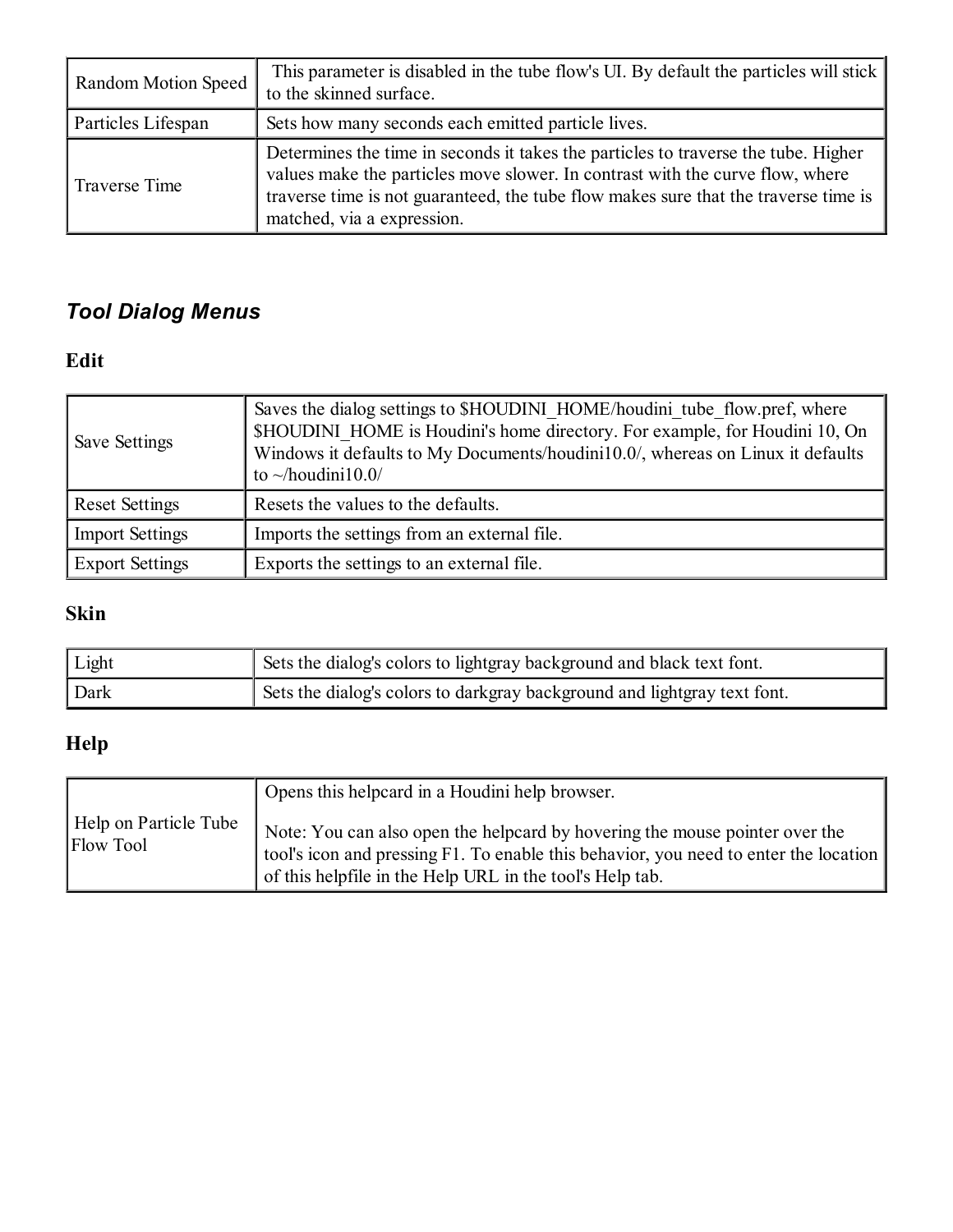| <b>O</b> Edit tool: tube_flow                                             |  |  |  |  |  |  |
|---------------------------------------------------------------------------|--|--|--|--|--|--|
|                                                                           |  |  |  |  |  |  |
| C:/Documents and Settings/Administrator/My Documents/houd<br>B<br>Save To |  |  |  |  |  |  |
| Original tool file: \$HIP/toolbar\default.shelf.                          |  |  |  |  |  |  |
| Hotkeys<br>Options<br>Script<br>Help<br>Context                           |  |  |  |  |  |  |
| Help text                                                                 |  |  |  |  |  |  |
| $\bullet$<br>₩<br>◇ X ■ ■ ◎ 多 烟 胃 胃                                       |  |  |  |  |  |  |
|                                                                           |  |  |  |  |  |  |
| 璽                                                                         |  |  |  |  |  |  |
|                                                                           |  |  |  |  |  |  |
|                                                                           |  |  |  |  |  |  |
| HD Non-Commercial Edition                                                 |  |  |  |  |  |  |
| 拥<br>$-1$                                                                 |  |  |  |  |  |  |
| Help URL file:///C:/DOCUME~1/ADMINI~1/MYDOCU~1/mt_tools/help/particle_t   |  |  |  |  |  |  |
| Cancel<br>Accept<br>Apply                                                 |  |  |  |  |  |  |

## Modifying an existing setup

After the tool's dialog window has been closed, users still have high-level control over the tube flow setup. This is done via spare parameters in the custom "Flow" tab of the geometry object created by the tool.

#### Flow Attributes

These are Flow Attribute settings replicated from the tool's dialog window.

While Maya's Create tube Flow Effect tool does not allow changing the number of segments and sub-segments after the effect has been created,

Houdini's procedural nature allows changing them as well.

Adjust the values, rewind to frame 1 if necessary, and rerun the particle simulation.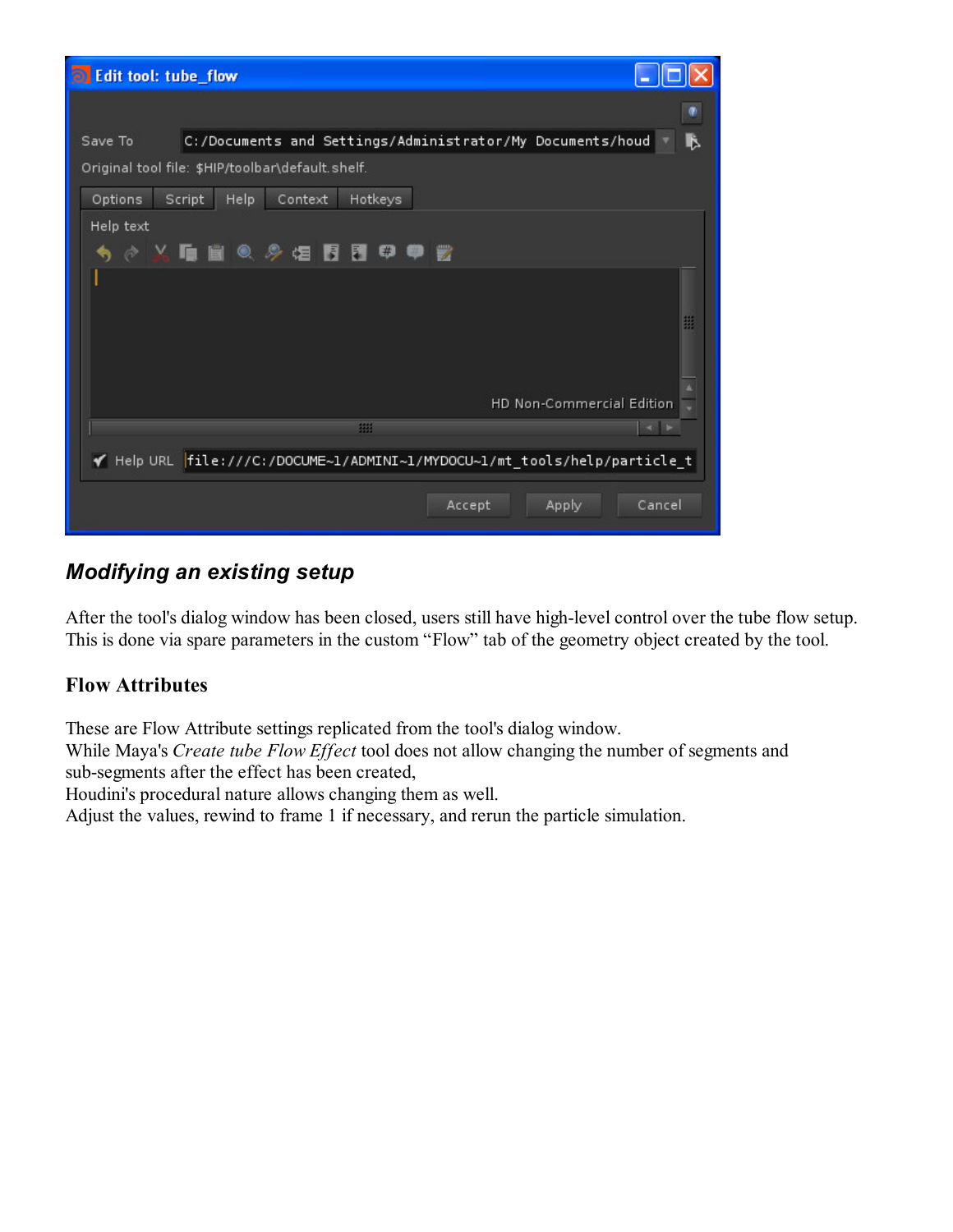| $tubeflow_1$<br>Take List 8<br>-53 | $\circ$                 |      |  |            |        |
|------------------------------------|-------------------------|------|--|------------|--------|
| $\frac{a}{m_0}$ obj<br><b>Ay</b>   |                         |      |  |            | ÷<br>œ |
| Geometry tubeflow_1                |                         |      |  | <b>株 間</b> |        |
| Material<br>Transform              | Render<br>Misc          | Flow |  |            |        |
| Flow Attributes                    | Flow Shape<br>Particles |      |  |            |        |
| Segments                           | 15                      |      |  |            |        |
| Subsegments                        | 3                       |      |  |            |        |
| <b>Emission Rate</b>               | 1250                    |      |  |            |        |
| Particle Lifespan                  | 7.5                     |      |  |            |        |
| Traverse Time                      | 7.5                     |      |  |            |        |
|                                    |                         |      |  |            |        |
|                                    |                         |      |  |            |        |
|                                    |                         |      |  |            |        |
|                                    |                         |      |  |            |        |
|                                    |                         |      |  |            |        |
|                                    |                         |      |  |            |        |

### Flow Shape

Allows control over the width of the shape's segments and sub-segments. Also, allows turning the shape visibility on/off.

| tubeflow_1 23 Take List 23 ©                                                                  | $\blacksquare$ |
|-----------------------------------------------------------------------------------------------|----------------|
| s, obj<br>$\Rightarrow$<br>⇚                                                                  | $H \n$         |
| Geometry tubeflow_1                                                                           | ※ 間 ●<br>◉     |
| Transform<br>Material<br>Render<br>Misc<br>Flow<br>Flow Shape<br>Particles<br>Flow Attributes |                |
| 0.1<br>Segment Width                                                                          |                |
| Sub-segment Width<br>0.05<br>Show Shape                                                       | 噩              |
|                                                                                               |                |
|                                                                                               |                |
|                                                                                               |                |
|                                                                                               |                |
|                                                                                               |                |
|                                                                                               |                |